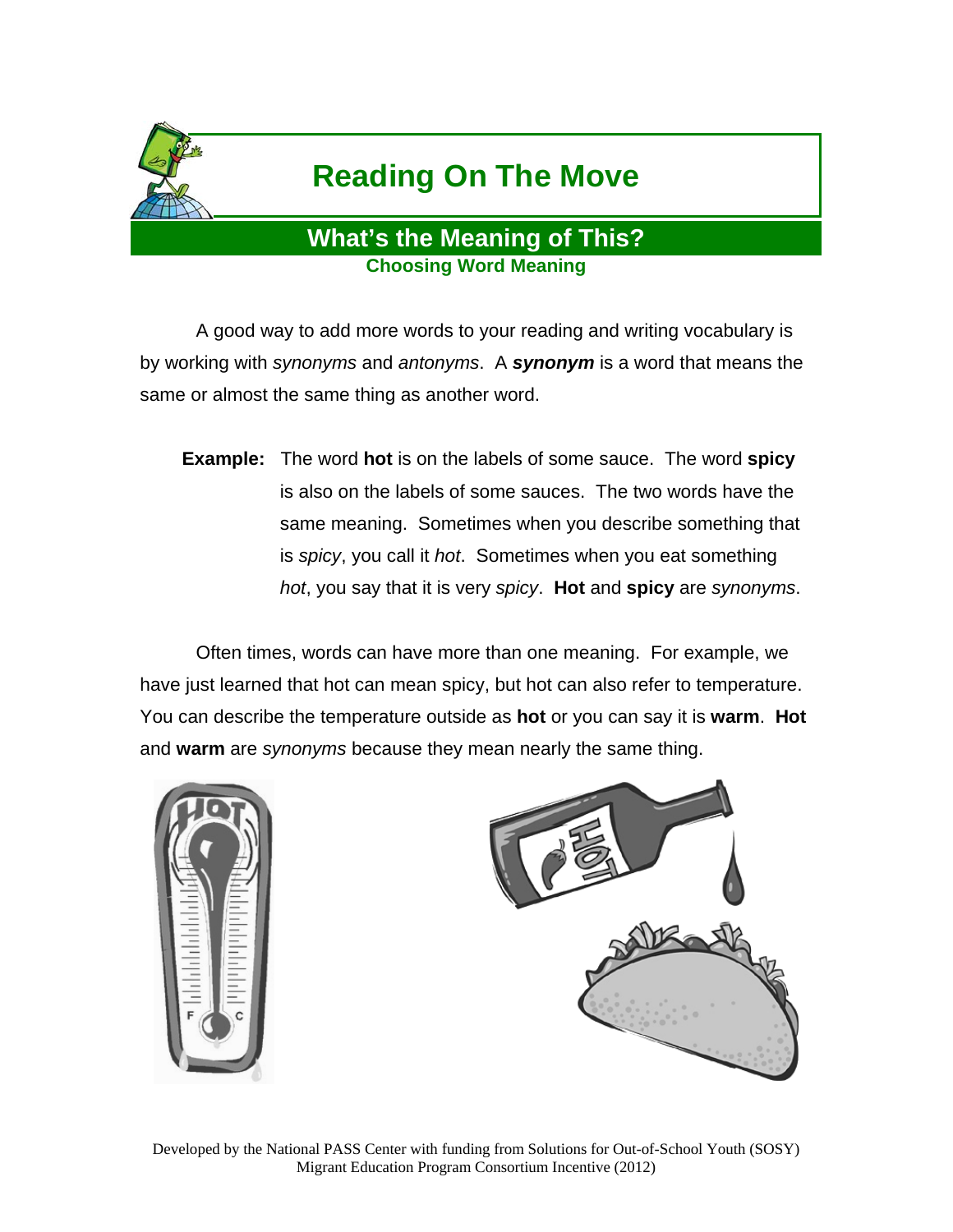Circle the *synonym* for each word. The first one is done for you.

| $1.$ gas  | <b>a.</b> water $(b)$ fuel |                    | c. food  |
|-----------|----------------------------|--------------------|----------|
| 2. earth  | a. water                   | $\mathbf{b}$ . sky | c. world |
| 3. field  | a. land                    | <b>b.</b> water    | c. house |
| 4. across | a. above                   | <b>b.</b> over     | c. under |
| 5. smile  | <b>a.</b> frown            | <b>b.</b> kiss     | c. grin  |

Now, write a synonym for each underlined word. The first one is done for you.

**6.** Miami is a large city in Florida.

**Synonym:** \_\_\_\_\_town \_\_\_\_

- **7.** My father's house is near the Genesee River. Synonym: \_\_\_\_\_\_\_\_\_\_\_\_\_
- **8.** Paula has a young puppy to show her brother. Synonym: \_\_\_\_\_\_\_\_\_\_\_\_\_
- **9.** The small table by the window is for writing letters.

**Synonym: \_\_\_\_\_\_\_\_\_\_\_\_** 

10. I slept for an hour.

**Synonym: \_\_\_\_\_\_\_\_\_\_\_\_**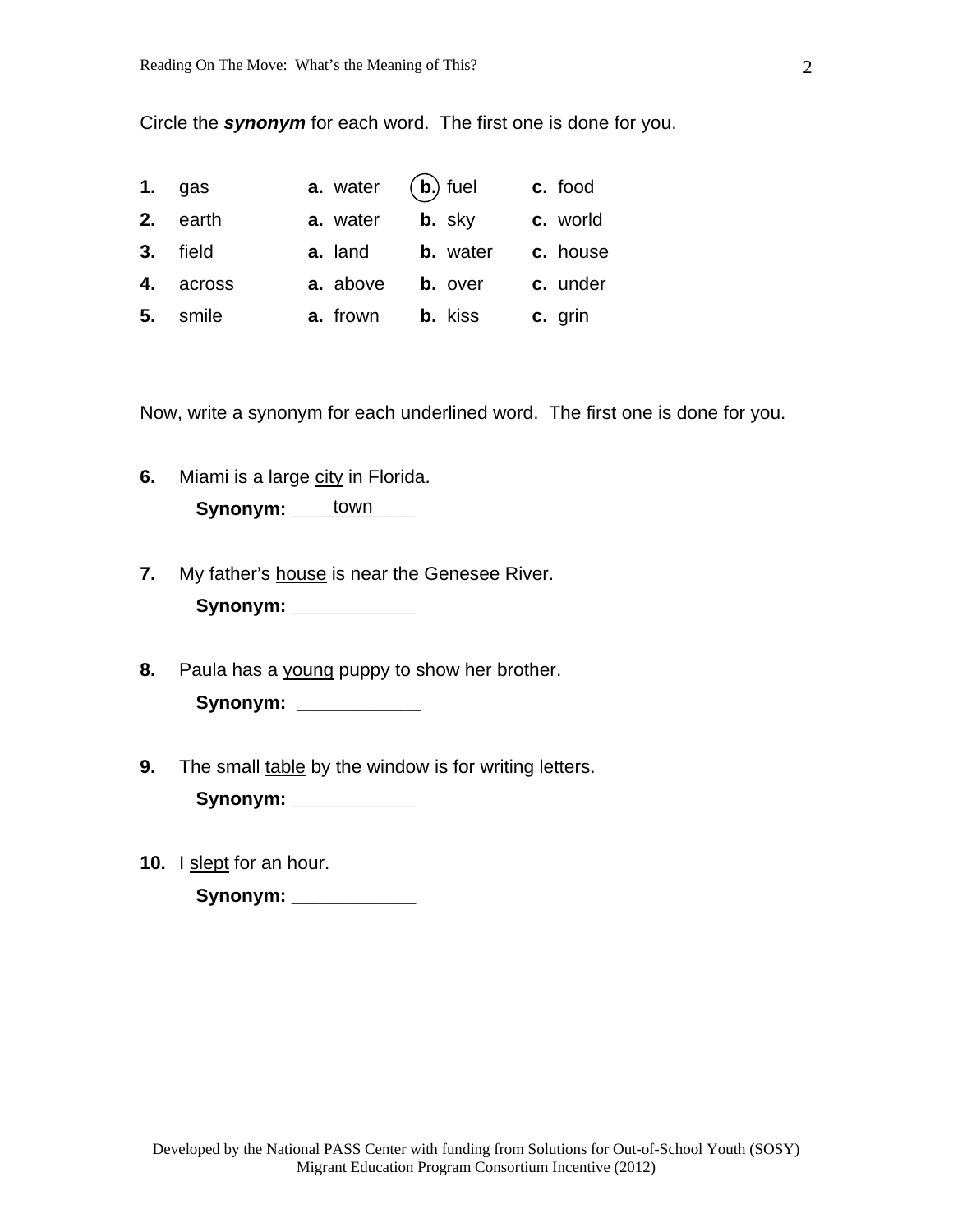An **antonym** is a word that means the opposite of another word.



*Laugh* is the opposite of *cry*



Circle the antonym for each word.

| 11. pretty | a. ugly  | <b>b.</b> silly     | c. smart |
|------------|----------|---------------------|----------|
| 12. dead   | a. gone  | b. sad              | c. alive |
| 13. honest | a. fair  | <b>b.</b> dishonest | c. mad   |
| 14. less   | a. equal | <b>b.</b> smaller   | c. more  |
| 15. $many$ | a. few   | <b>b.</b> a lot     | c. more  |

Write an *antonym* for the underlined word in each sentence.

**16.** A weak wind blew the oak tree over last night

 **Antonym: \_\_\_\_\_\_\_\_\_\_\_\_** 

- **17.** Small children like to work near the fields when their parents pick crops.  **Antonym: \_\_\_\_\_\_\_\_\_\_\_\_**
- **18.** Roberto looked serious in the photo.

 **Antonym: \_\_\_\_\_\_\_\_\_\_\_\_** 

**19.** The steep valleys made the walk very hard to complete.

 **Antonym: \_\_\_\_\_\_\_\_\_\_\_\_** 

20. My soccer team lost the game yesterday.

 **Antonym: \_\_\_\_\_\_\_\_\_\_\_\_**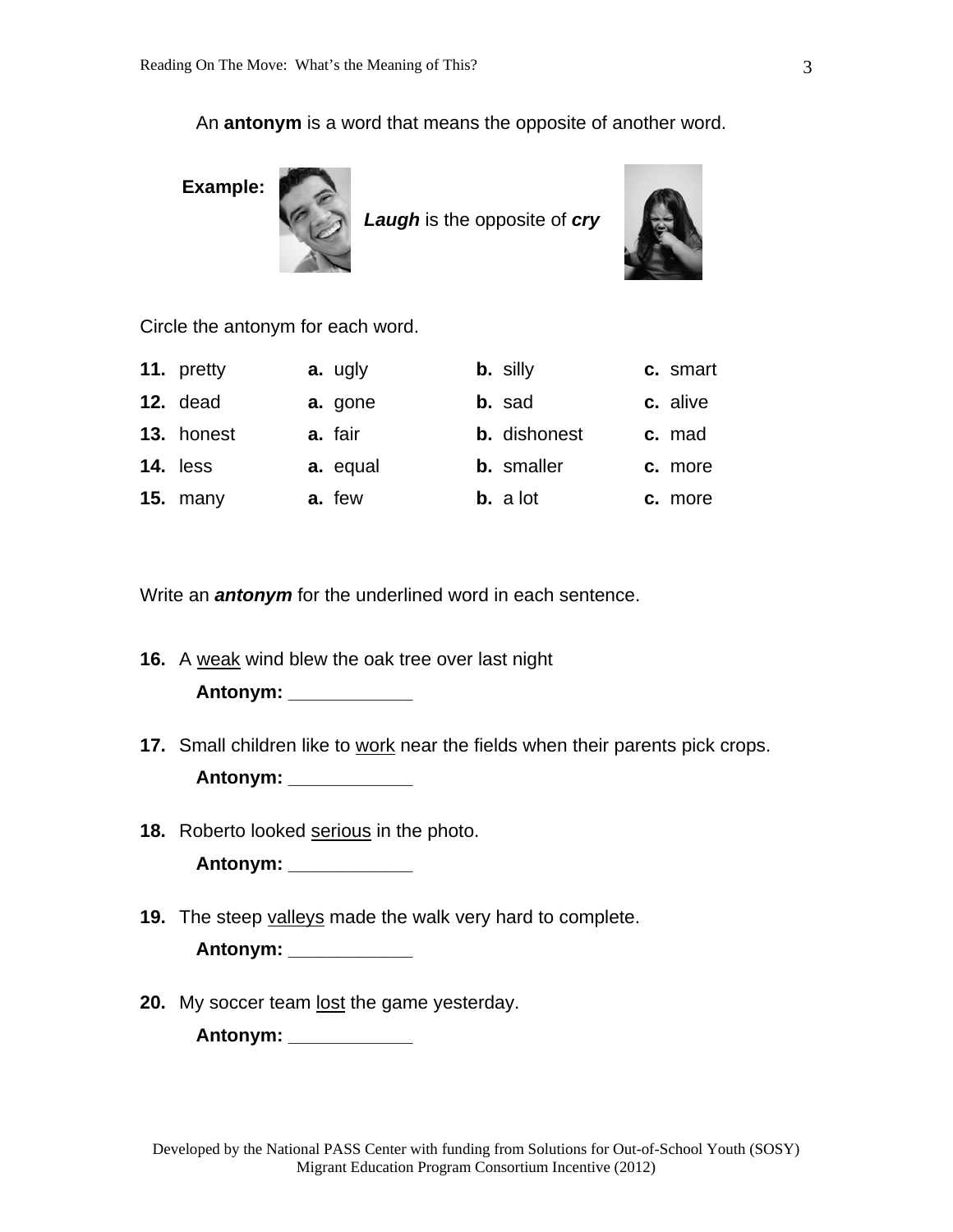*Homonyms* are words that sound the same and are sometimes spelled the same, but have different meanings.

#### **Example:**

sale: the selling of goods at a reduced price sail: to move along or travel over water in a boat

*These two words sound the same, are spelled differently, and have different meanings.* 

rose: a type of flower rose: the past tense of "rise" *These two words sound the same, are spelled the same, and have different meanings.* 

Some commonly misused homonyms are:

| to, too, two:                 | there, their, they're:         |
|-------------------------------|--------------------------------|
| I went to the store.          | There were many books at the   |
| I want to go, too.            | library.                       |
| Two people went to the store. | They left their books at home. |
|                               | They're going to the movies.   |

## **weather, whether:**  *It is nice weather today. I need to decide whether or not I need a coat.*

**your, you're:**  *This is your pencil. You're very handsome.*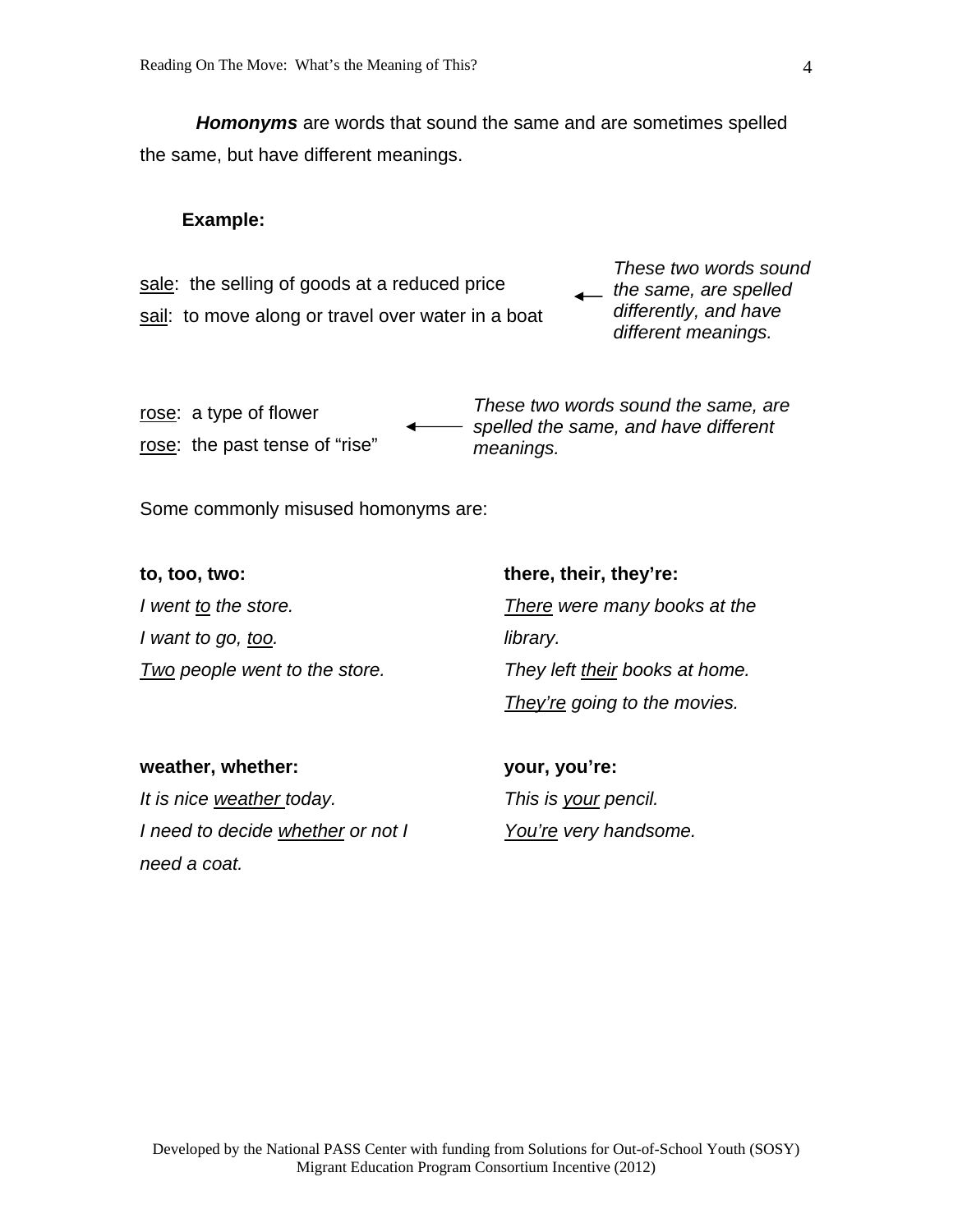It is important to use the correct word in a sentence so that what you are writing makes sense to others. Take a look at the two sentences below:

*She took her son to the candy aisle.* 

*She took her son to the candy isle.* 

Which underlined word is correct? Isle or aisle? Well, let's explore the meaning of each word.

 An *aisle* is a walkway between seats in a theater, shelves in a store, etc. So, a *candy aisle* is a walkway between shelves of candy at a store. The reader should picture something like the graphic below when reading about a candy aisle.



 An *isle* is another word for a small island. So, a *candy isle* would be a small island filled with candy, which doesn't make much sense. The reader might picture something silly, like the graphic below.

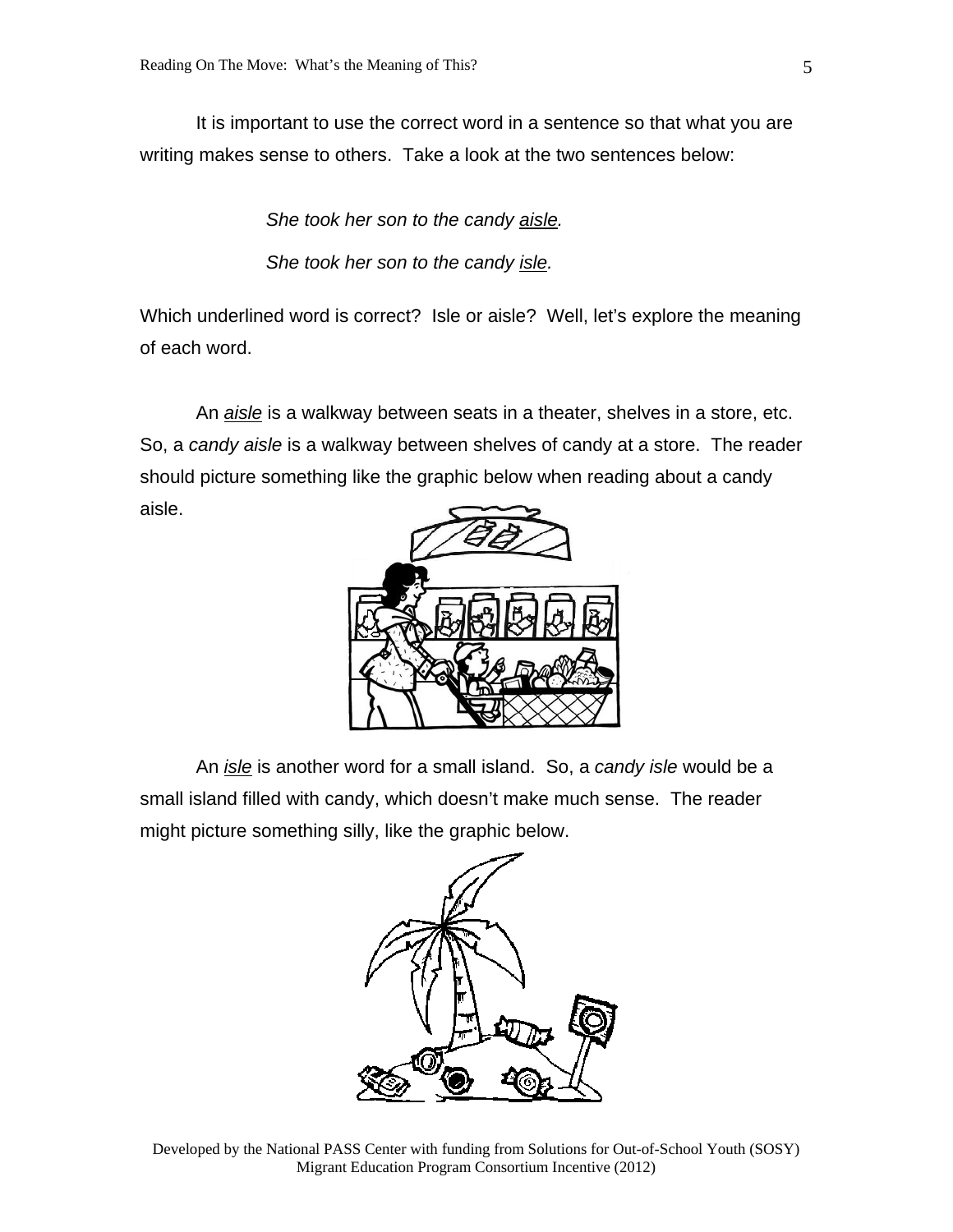### Write a sentence for each homonym. Here is an example:





**\_\_\_\_\_\_**\_\_\_\_\_\_\_\_\_\_\_\_\_\_\_\_\_\_\_\_\_\_\_

\_\_\_\_\_\_\_\_\_\_\_\_\_\_\_\_\_\_\_\_\_\_\_\_\_\_\_\_\_

\_\_\_\_\_\_\_\_\_\_\_\_\_\_\_\_\_\_\_\_\_\_\_\_\_\_\_\_\_

\_\_\_\_\_\_\_\_\_\_\_\_\_\_\_\_\_\_\_\_\_\_\_\_\_\_\_\_\_



\_\_\_\_\_\_\_\_\_\_\_\_\_\_\_\_\_\_\_\_\_\_\_\_\_\_\_\_\_

\_\_\_\_\_\_\_\_\_\_\_\_\_\_\_\_\_\_\_\_\_\_\_\_\_\_\_\_\_

\_\_\_\_\_\_\_\_\_\_\_\_\_\_\_\_\_\_\_\_\_\_\_\_\_\_\_\_\_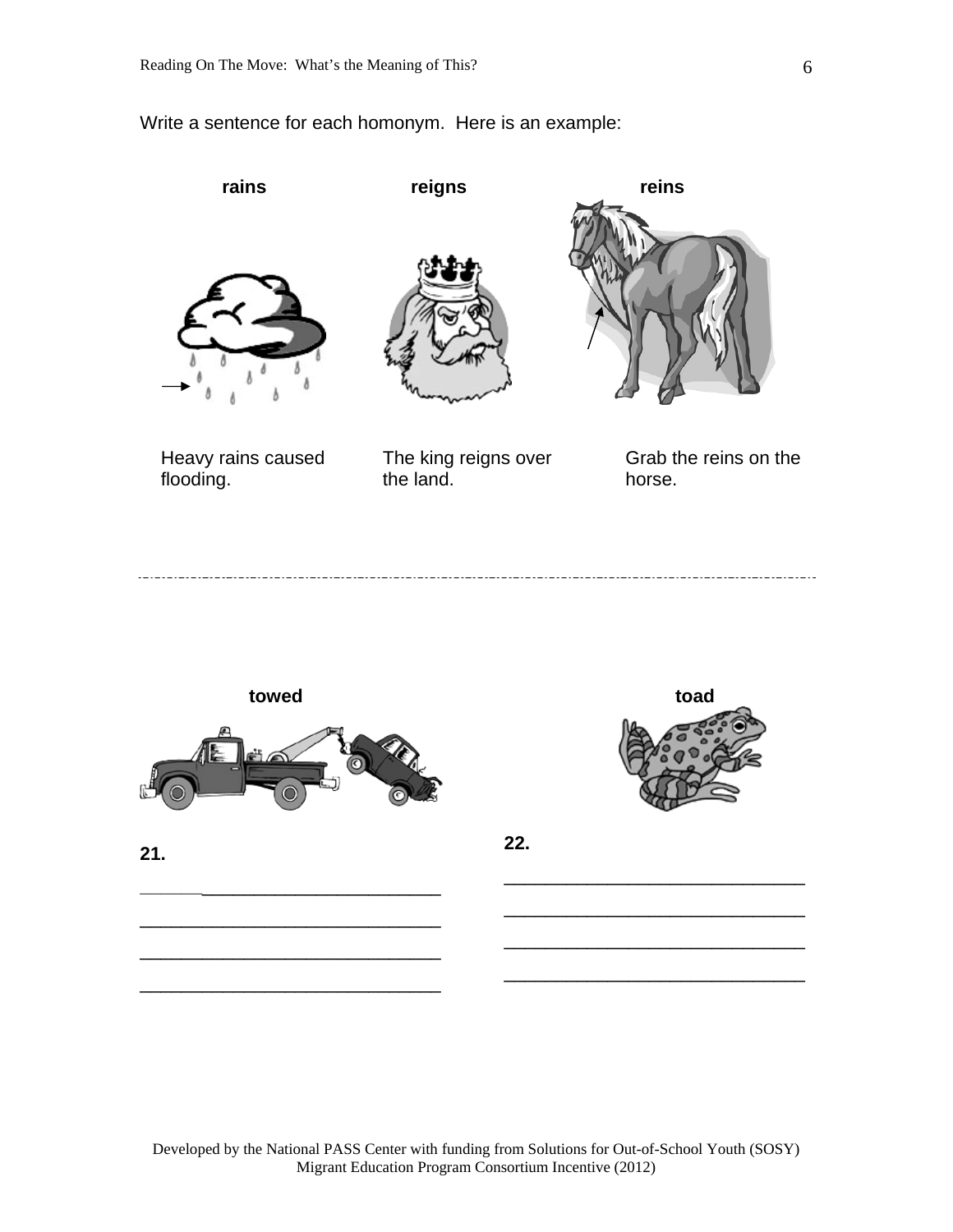

Circle the word that best completes each sentence. The first one is done for you.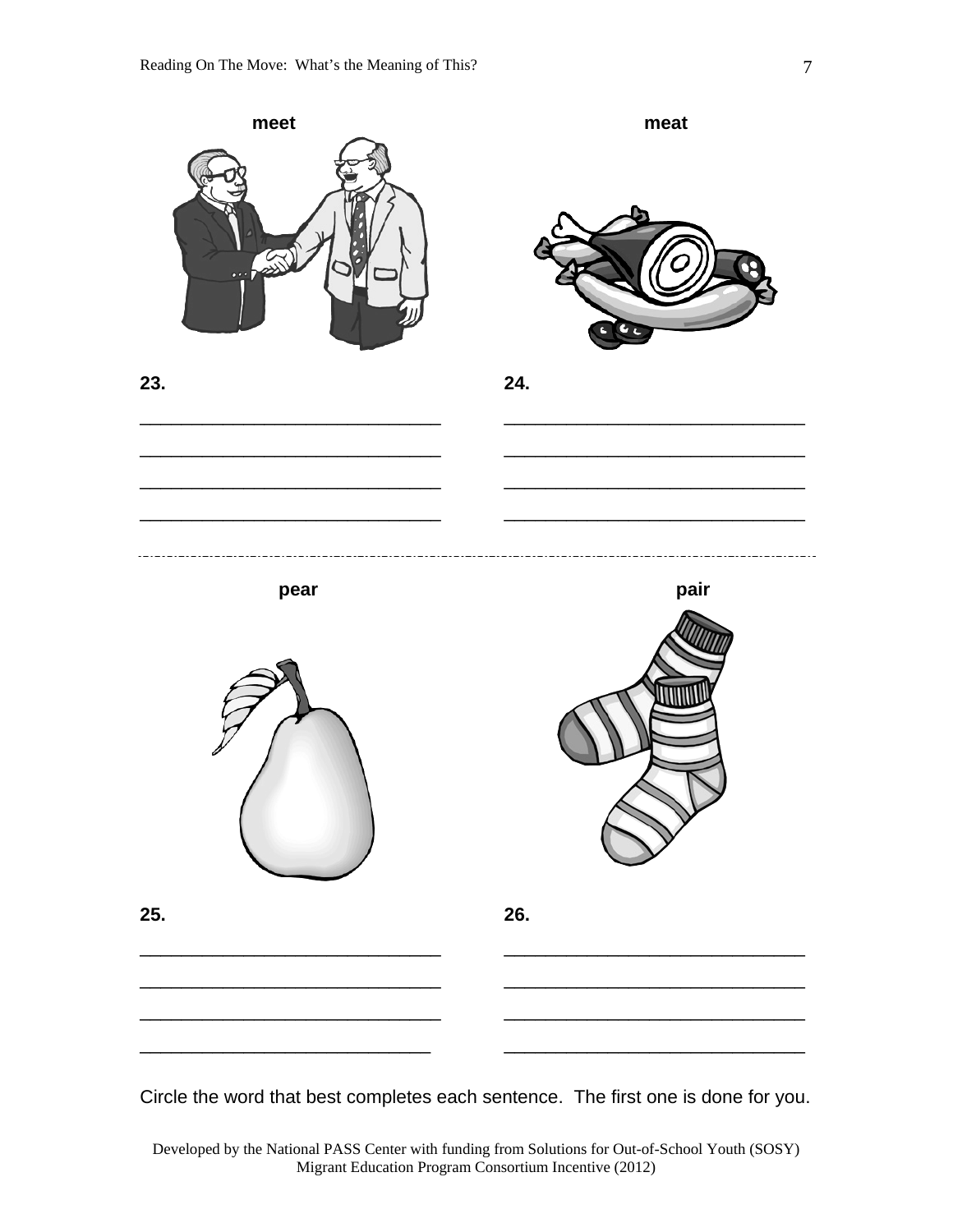- **27.** He (nose *Kknows*) the answer.
- **28.** A penny is worth one ( scent / sent / cent ).
- **29.** Please ( pour / pore / poor ) me a glass of milk.
- **30.** Tonight you will ( read / reed ) chapter three.
- **31.** The ( balled / bald / bawled ) man always wears a hat.
- **32.** I have a runny ( nose / knows ) today.
- **33.** I ( new / knew ) the correct answer.
- **34.** I can feel cold ( heir / air ) blowing through the window.
- **35.** The rope was in a tight ( knot / not ).
- **36.** We will ( by / bye / buy ) you some ice cream.
- **37.** The little boy ( balled / bald / bawled ) after he fell down.
- **38.** The morning ( due / dew / do ) sparkled as the sun rose.
- **39.** ( There / Their / They're) car is blue.
- **40.** My ( eye / I ) is feeling better.
- **41.** He is the ( air / heir ) to the throne.
- **42.** There are ( to / too / two ) many people here.
- **43.** My rent is ( due / dew / do ) tomorrow.
- **44.** ( Your / You're ) sister is tall.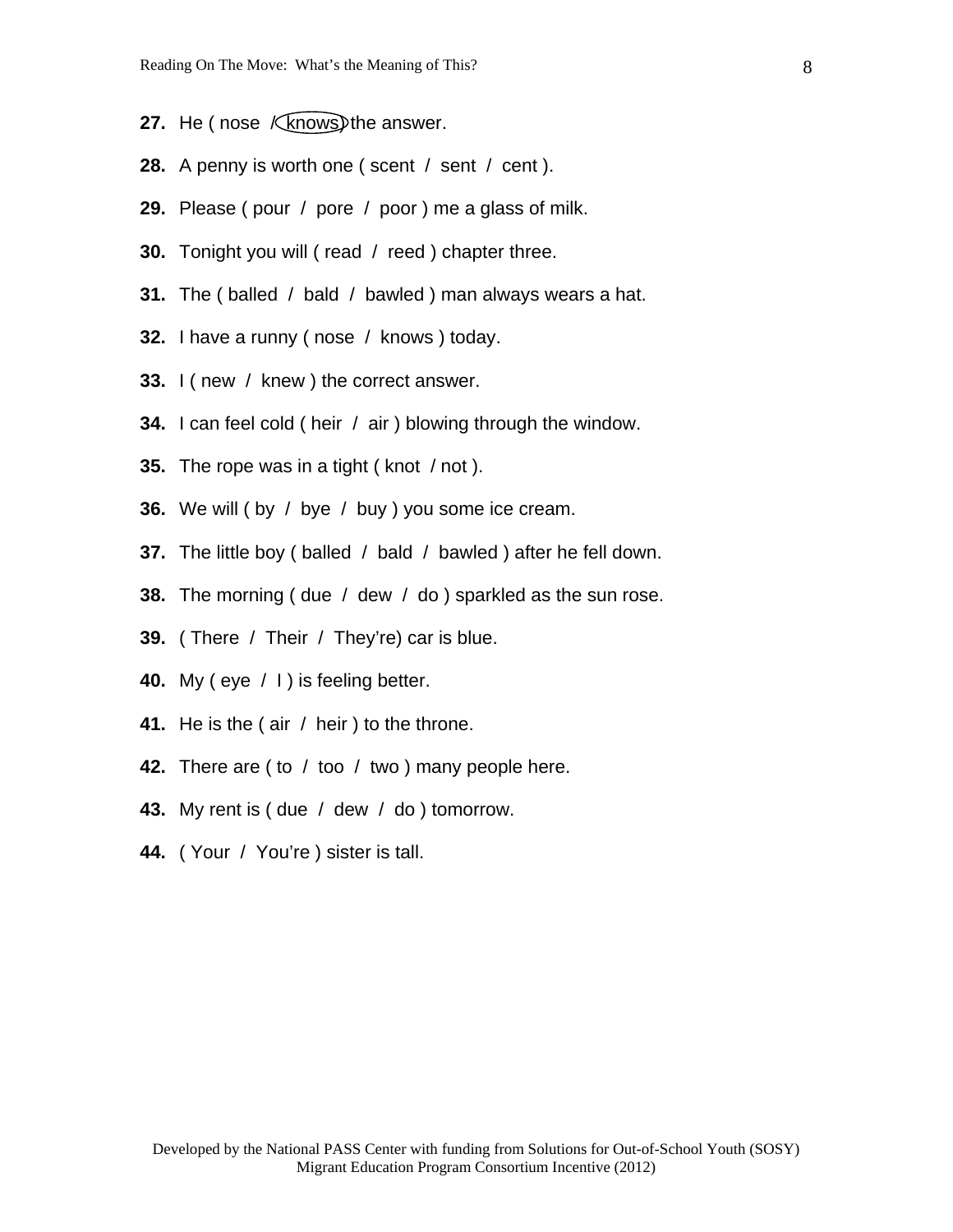Write a sentence using each homonym. You may use a dictionary to check the meaning of each word if needed.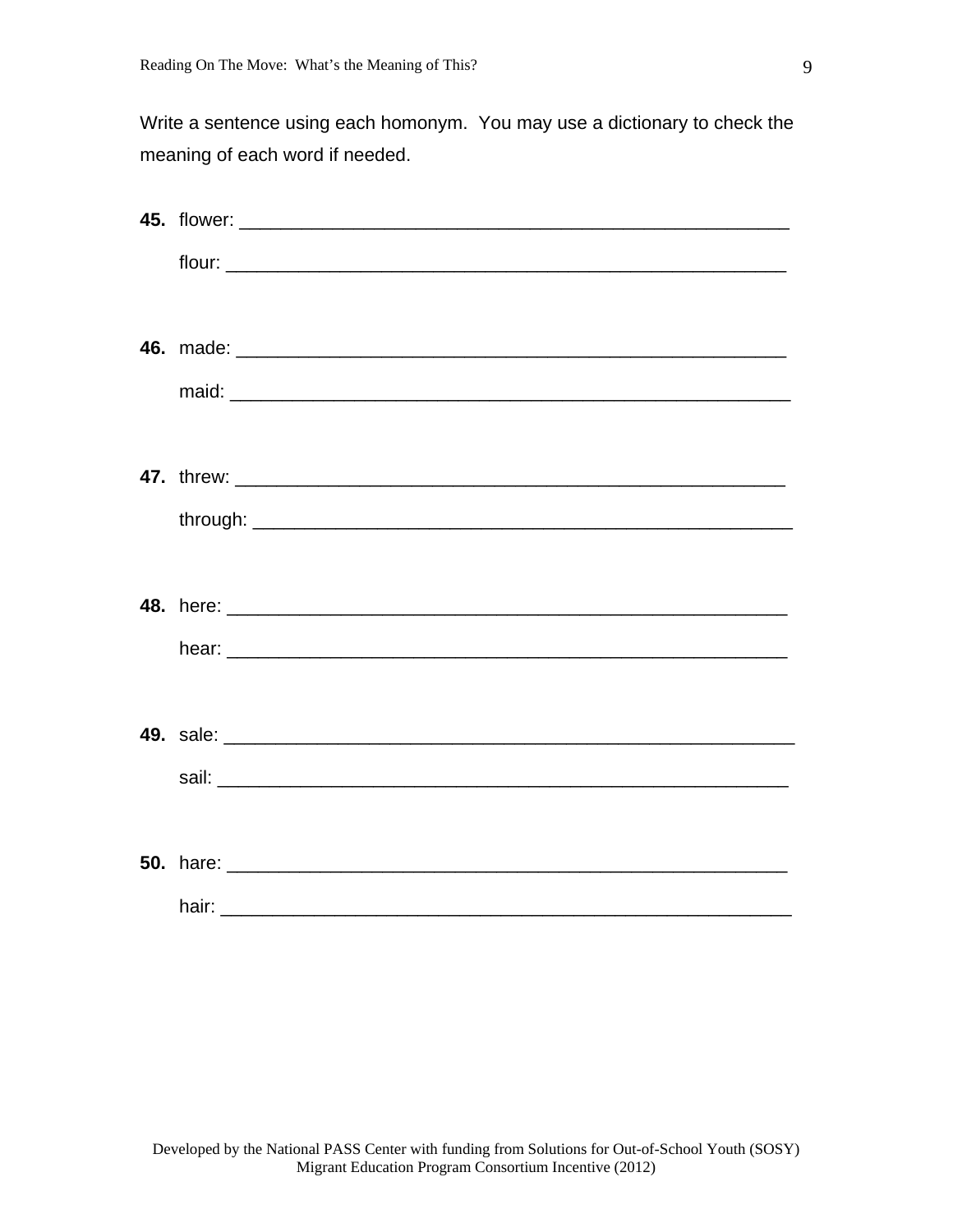Briefly describe more than one meaning of each word below. The first one is done for you.

|  | 51. bank: The piece of land by the edge of a river or other body of water.        |
|--|-----------------------------------------------------------------------------------|
|  | A place where money is held.<br><u> 1980 - Jan Alexander Alexander (h. 1980).</u> |
|  | <u> 1989 - Johann Stoff, amerikansk politiker (* 1908)</u>                        |
|  |                                                                                   |
|  |                                                                                   |
|  |                                                                                   |
|  | Write a sentence using each homonym below.                                        |
|  |                                                                                   |
|  |                                                                                   |
|  |                                                                                   |
|  |                                                                                   |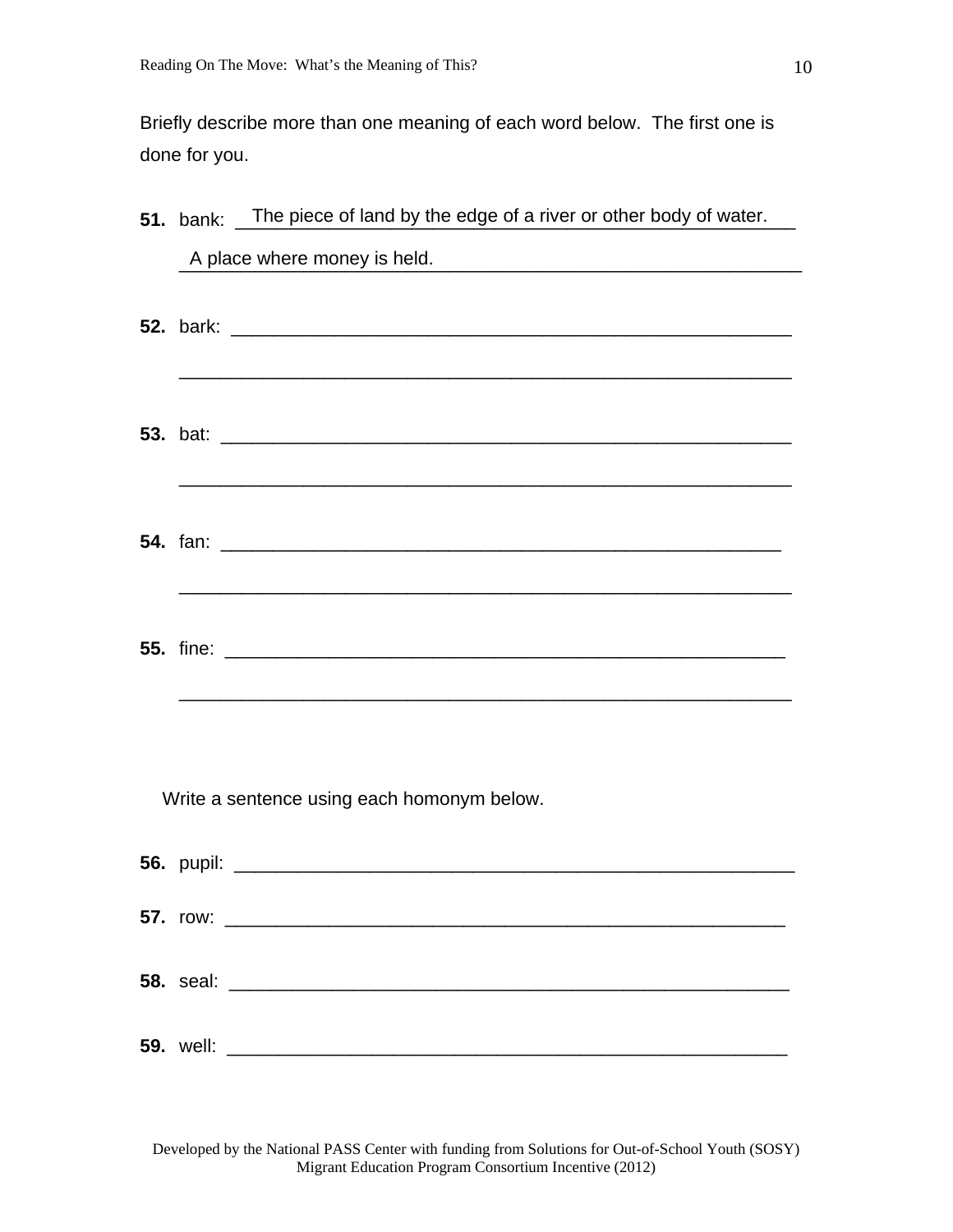Words have two levels of meaning. A word's *denotation* is the actual meaning of the word that you would find in a dictionary. A word's *connotation* has to do with the positive or negative emotions which we feel when we hear or read the word. A word's denotation and connotation can differ greatly.

## **Example:** *The painting is unique. The painting is ugly.*

The denotation of these two sentences is very similar, but their connotation is different. The word *unique* has a more positive connotation but the word *ugly* has a negative connotation. Would you rather your painting be called unique or ugly?

## **Here's another example:** *The baby weighed a healthy 10 pounds. The baby weighted a hefty 10 pounds.*

Would you rather be called healthy or hefty? You would probably like to be called healthy because it carries with it positive feelings, whereas being called hefty brings out negative feelings.

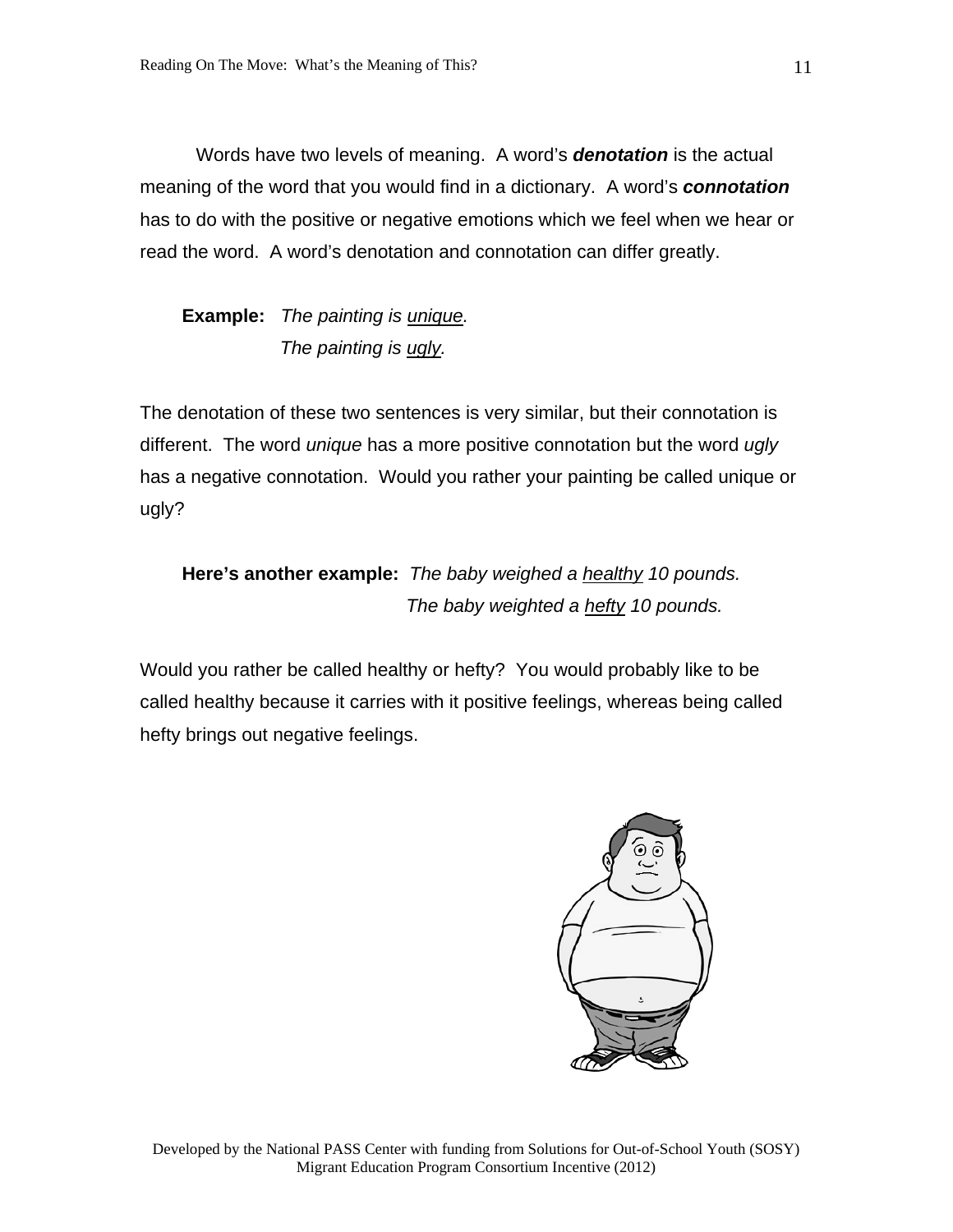Read each pair of sentences below. Decide which one has a positive connotation and which one has a negative connotation. Write a + next to the positive sentence and a – next to the negative sentence. The first one is done for you.

- **100.** Columbus discovered North America.
- **41.** Columbus stumbled upon North America.
- **62.** The clouds were gloomy and the air was cold.
- **\_\_\_\_ 63.** The clouds blanketed the earth and the air was brisk.
- **64.** Ricardo's brow shimmered with sweat.
- **65.** Ricardo's brow dripped with sweat.
- **66.** I can't date her; she is too old for me.
- **67.** I can't date her; she is too mature for me.
- **\_\_\_\_ 68.** Reina is stubborn.
- **\_\_\_\_ 69.** Reina is determined.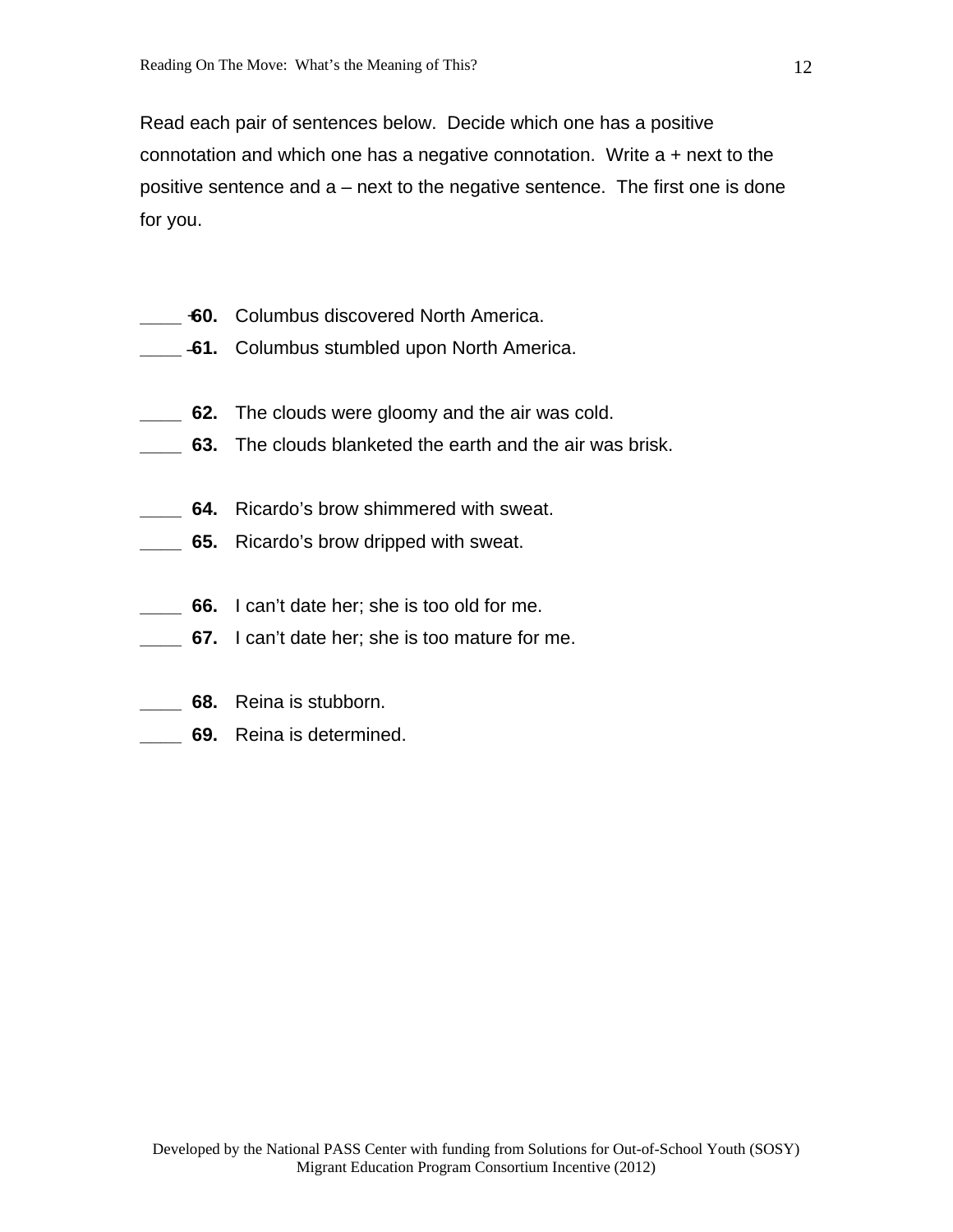Rewrite each sentence below with a different connotation. The first one is done for you.

 $\overline{\phantom{a}}$  ,  $\overline{\phantom{a}}$  ,  $\overline{\phantom{a}}$  ,  $\overline{\phantom{a}}$  ,  $\overline{\phantom{a}}$  ,  $\overline{\phantom{a}}$  ,  $\overline{\phantom{a}}$  ,  $\overline{\phantom{a}}$  ,  $\overline{\phantom{a}}$  ,  $\overline{\phantom{a}}$  ,  $\overline{\phantom{a}}$  ,  $\overline{\phantom{a}}$  ,  $\overline{\phantom{a}}$  ,  $\overline{\phantom{a}}$  ,  $\overline{\phantom{a}}$  ,  $\overline{\phantom{a}}$ 

 $\overline{\phantom{a}}$  ,  $\overline{\phantom{a}}$  ,  $\overline{\phantom{a}}$  ,  $\overline{\phantom{a}}$  ,  $\overline{\phantom{a}}$  ,  $\overline{\phantom{a}}$  ,  $\overline{\phantom{a}}$  ,  $\overline{\phantom{a}}$  ,  $\overline{\phantom{a}}$  ,  $\overline{\phantom{a}}$  ,  $\overline{\phantom{a}}$  ,  $\overline{\phantom{a}}$  ,  $\overline{\phantom{a}}$  ,  $\overline{\phantom{a}}$  ,  $\overline{\phantom{a}}$  ,  $\overline{\phantom{a}}$ 

 $\frac{\partial}{\partial x_i}$  , and the set of the set of the set of the set of the set of the set of the set of the set of the set of the set of the set of the set of the set of the set of the set of the set of the set of the set of the

 $\overline{\phantom{a}}$  , and the contract of the contract of the contract of the contract of the contract of the contract of the contract of the contract of the contract of the contract of the contract of the contract of the contrac

 $\overline{\phantom{a}}$  , and the contribution of the contribution of the contribution of the contribution of the contribution of the contribution of the contribution of the contribution of the contribution of the contribution of the

\_\_\_\_\_\_\_\_\_\_\_\_\_\_\_\_\_\_\_\_\_\_\_\_\_\_\_\_\_\_\_\_\_\_\_\_\_\_\_\_\_\_\_\_\_\_\_\_\_\_\_\_\_\_\_\_\_\_\_

**70.** Jenny was being immature.

Jenny was being silly.

- **71.** Raul drives wildly.
- **72.** The soup had an interesting flavor.
- **73.** Her actions were childish.
- **74.** Her skin was fair.
- **75.** His voice was unique.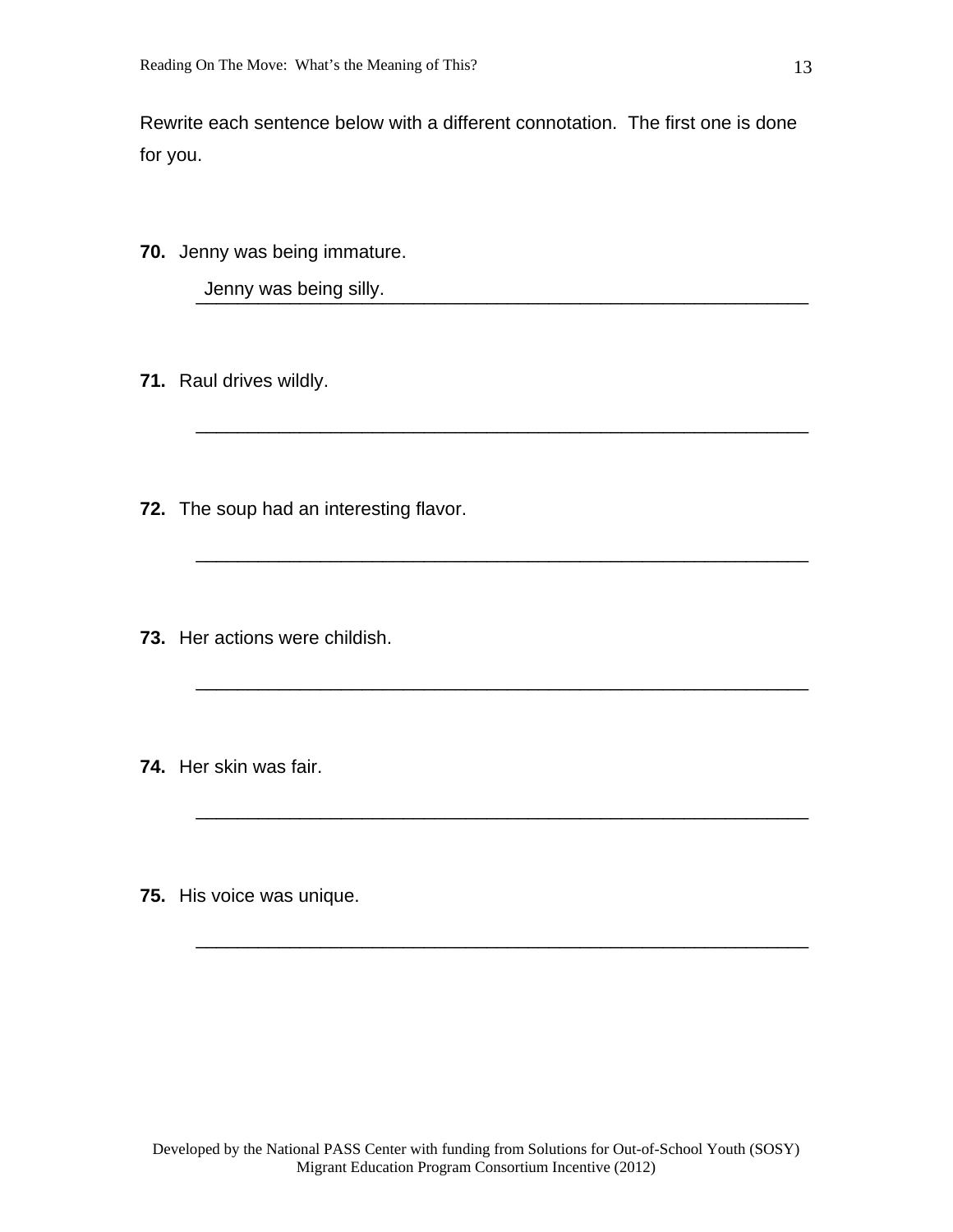## **Answer Key**

| 1. b |      | 8.    | little             | 15. a |                |
|------|------|-------|--------------------|-------|----------------|
| 2. c |      | 9.    | desk, counter      |       | 16. strong     |
| 3. a |      |       | 10. napped, rested |       | 17. $play$     |
| 4. b |      | 11. a |                    |       | 18. silly      |
| 5. c |      | 12. c |                    |       | 19. hills      |
| 6.   | town | 13. b |                    |       | <b>20. won</b> |
| 7.   | home | 14. c |                    |       |                |

**21-26.** Each sentence will vary. You should write a sentence using the correct meaning of each word listed.

| 27. knows       | <b>33. knew</b> | 39. Their       |
|-----------------|-----------------|-----------------|
| <b>28. cent</b> | <b>34. air</b>  | <b>40.</b> eye  |
| <b>29. pour</b> | <b>35. knot</b> | <b>41.</b> heir |
| <b>30. read</b> | <b>36.</b> buy  | <b>42. too</b>  |
| <b>31. bald</b> | 37. bawled      | <b>43. due</b>  |
| <b>32. nose</b> | <b>38.</b> dew  | <b>44.</b> your |

For numbers 25-30, you will make up your own sentences. Here is the meaning of each homonym and an example sentence:

**45.** flower: the blossom of a plant (rose, tulip, daisy, etc.)

Ex: Roses are my favorite flower.

flour: a finely ground grain used in baking

Ex: This recipe calls for two cups of flour.

**46.** made: prepared or forced

Ex: I made chocolate cake for dessert.

- maid: a female servant
- Ex: The maid washed the floors.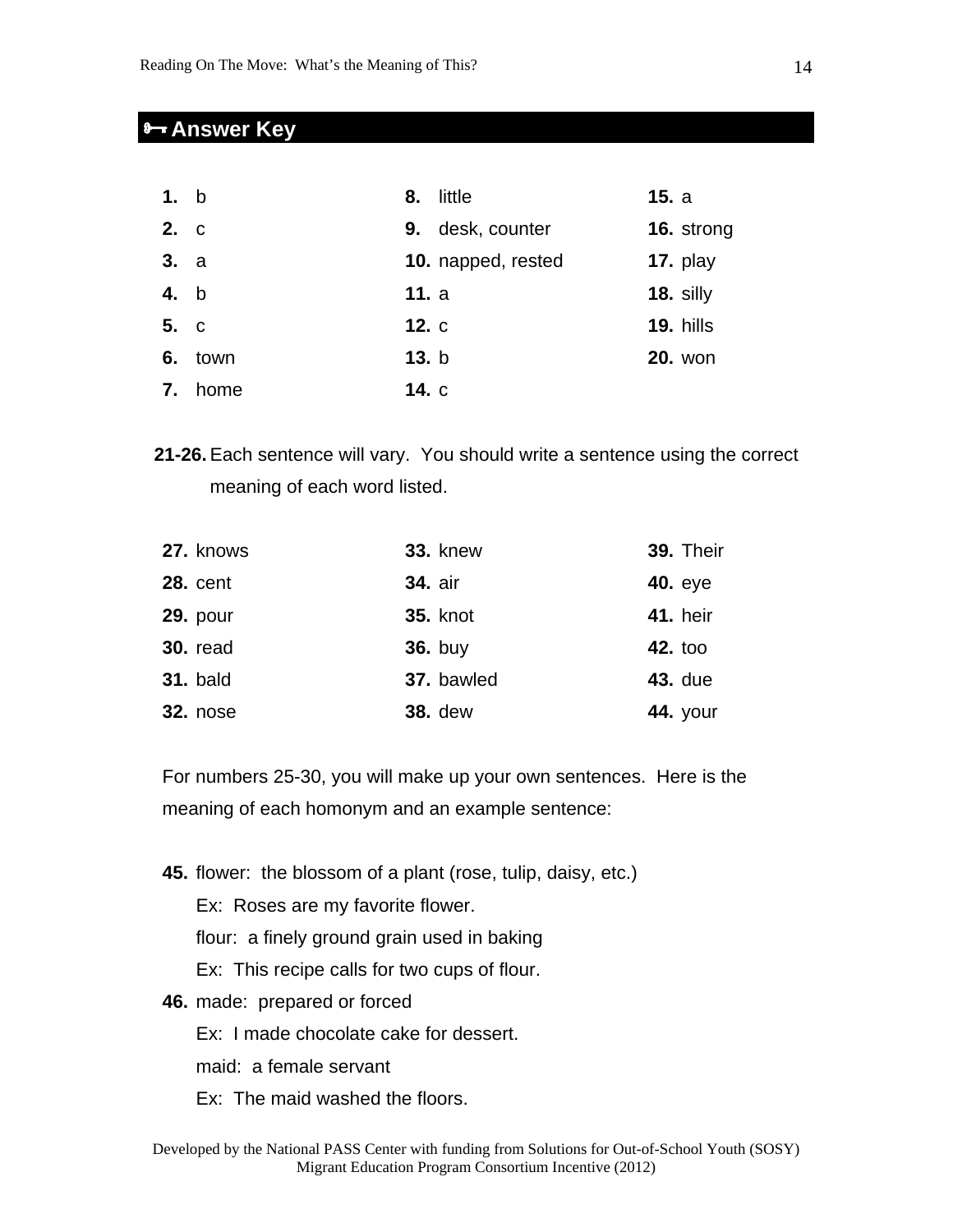**47.** threw: to have cast away (past tense of throw)

Ex: He threw the baseball to first base.

through: to pass by or to pass between

Ex: We walked through the garden.

- **48.** here: in this place
	- Ex: It was right here where we last saw our cat.

hear: to listen

- Ex: Do you hear music?
- **49.** sale: the disposal of goods as a low rate
	- Ex: There was a sale at the clothing store.

 sail: the piece of fabric used to catch wind and propel a boat; or to travel by boat

Ex: The sail on my boat is white.

**50.** hare: a rabbit

Ex: The hare raced the turtle.

 hair: the threadlike growth that comes from underneath skin (like on the human head)

My hair is blonde.

- **51.** bank: The piece of land by the edge of a river or other body of water. A place where money is held.
- **52.** bark: The noise a dog makes. The exterior of a tree.
- **53.** bat: The instrument used to hit a ball in baseball. A type of flying mammal.
- **54.** fan: A supporter of a sports team, celebrity, or other figures. An instruments that produces currents of air.
- **55.** fine: A fee to be paid from the result of a wrong-doing. Of high quality.